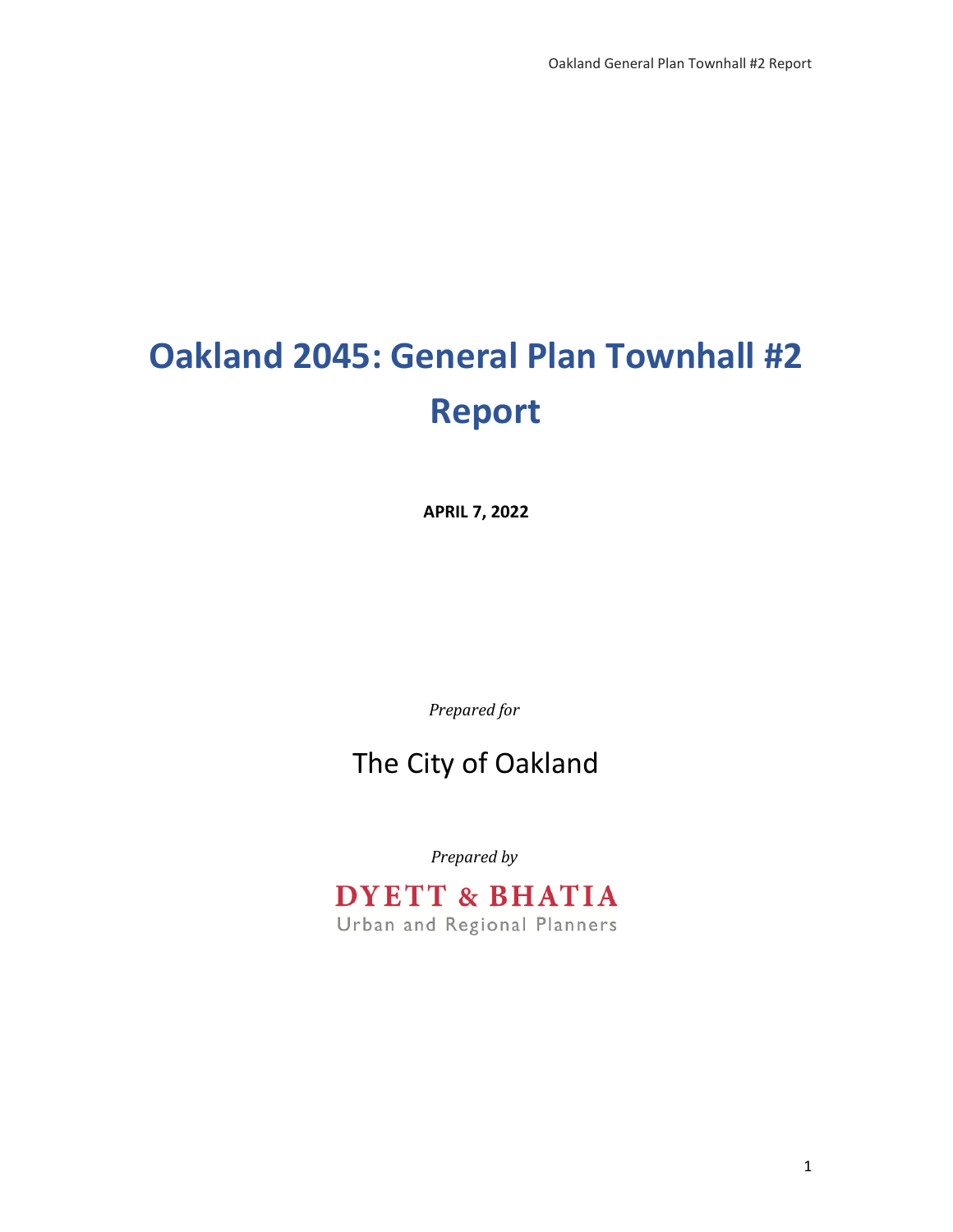## **Table of Contents**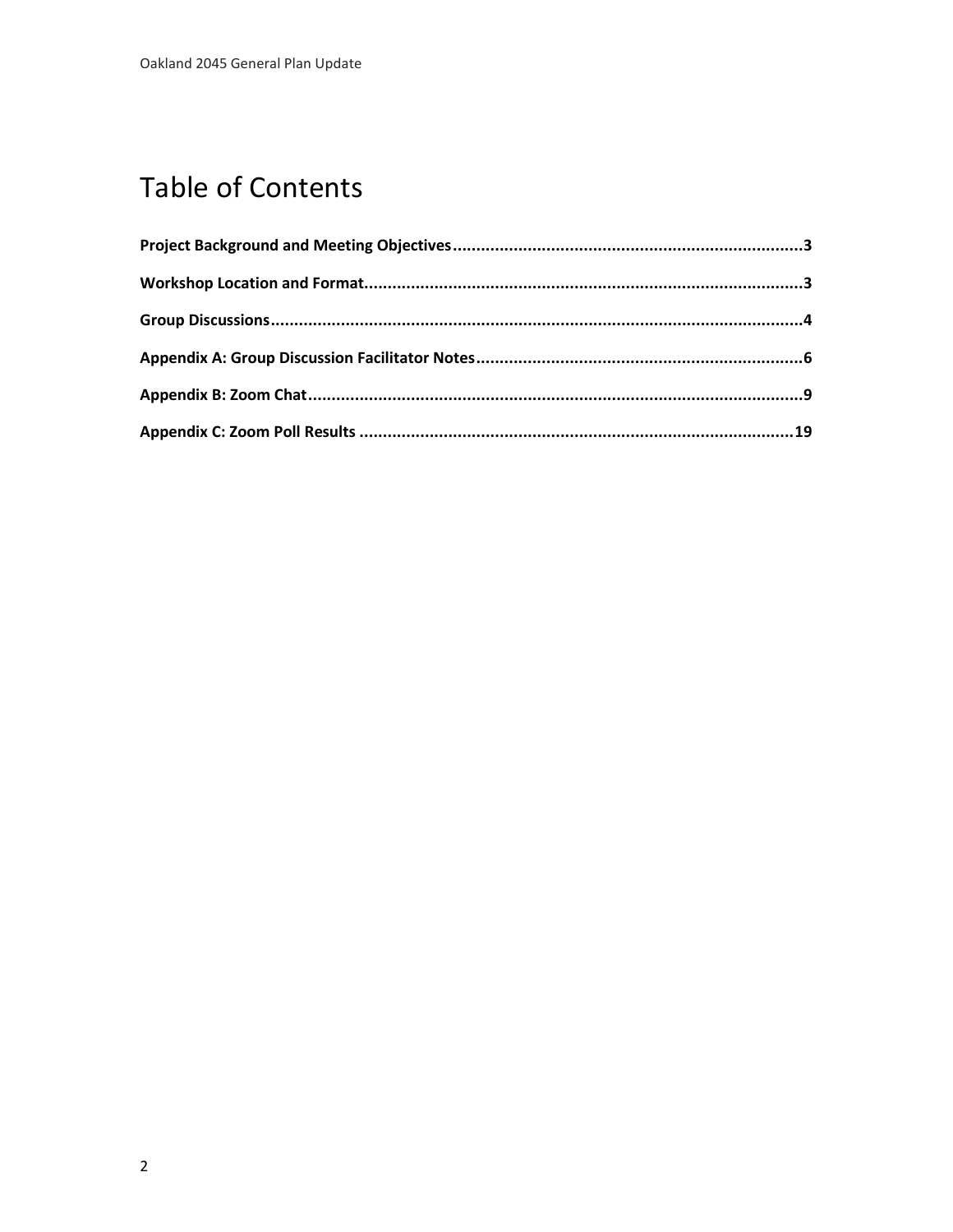### **Project Background and Meeting Objectives**

The City of Oakland is preparing a comprehensive update of its General Plan, which will serve as a blueprint for land use, development, zoning, policy, and investment decisions in the City for the next 20 years. Oakland's current General Plan was adopted over 20 years ago, and the City and its broader context have changed dramatically since. The General Plan presents an opportunity for the community to create a shared vision for how the will grow in the next two decades. The General Plan also provides a framework to begin the work of acknowledging and eliminating inequities, particularly those that impact communities of color, caused by past governmental and planning practices, and to integrate the principle of fairness into today's planning policies.

This General Plan update process is separated into two phases. Phase I involves the update of the City's Housing and Safety elements, as well as the preparation of a new State-mandated Environmental Justice Element, a new Industrial Lands Policy Element, and a corresponding Environmental Impact Report and zoning code and map updates. Phase I is slated to be completed by early 2023. Phase II will be informed by outreach and research from Phase I, and will involve updating the Land Use and Transportation (LUTE) Element, Estuary Policy Plan (Oakland's land use element for much of the land below Interstate 880 along the Oakland Estuary), Open Space, Conservation, and Recreation (OSCAR) Element, Noise Element, and preparation of a new Infrastructure and Facilities Element. Phase 2 is slated to be completed in 2025. A Racial Equity Impact Analysis (REIA) conducted before and during the development of General Plan elements will help ensure that policies, programs, and actions will prioritize historically marginalized communities and maximize equitable outcomes. More information on the General Plan can be found on the City's website: [https://www.oaklandca.goc/topics/general-plan-update.](https://www.oaklandca.goc/topics/general-plan-update)

The General Plan Townhall #2 was part of Phase 1 of the General Plan update. The purpose of this workshop was to provide information about the General Plan update process, share findings from the Environmental Justice and Racial Equity Baseline Assessment, and gather community input on local issues and opportunities related to safety and environmental justice that should be addressed in the General Plan. The workshop was the second of two planned virtual townhalls for community input on the General Plan. This short report summarizes the key themes and ideas that emerged during the workshop. Detailed discussion notes and the Zoom chat transcript are located in the appendices.

### **Workshop Location and Format**

The workshop took place on Thursday, April 7, 2022, from 6:00pm to 8:00pm online via Zoom meeting. The workshop was held in an online format due to public health concerns from the ongoing Covid-19 pandemic; this gave community members flexibility to attend the meeting from any location and drop in and out at any time. Approximately 40 community members attended the workshop. The workshop was simultaneously translated into Cantonese and Spanish.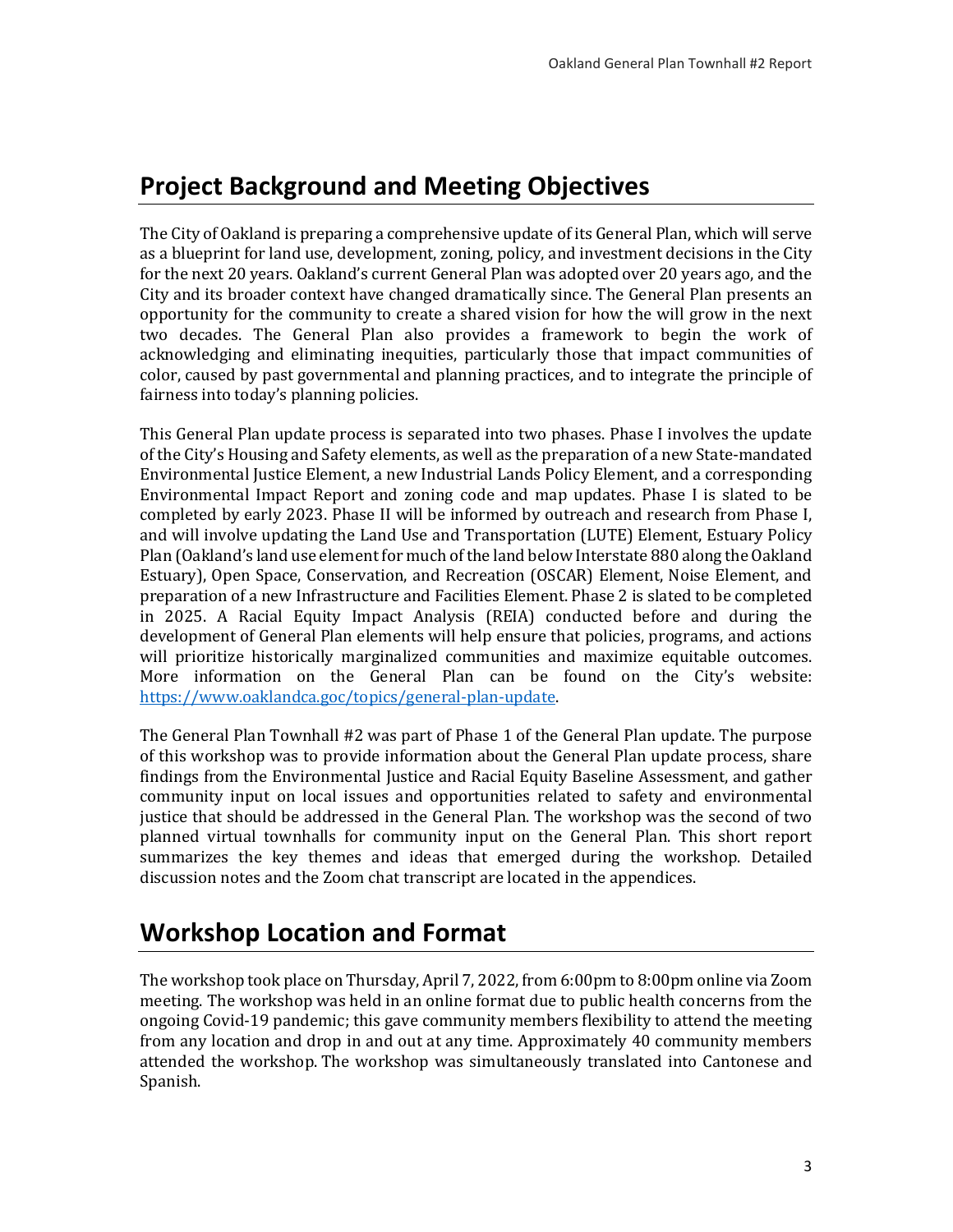The planning team gave a short presentation during the workshop that included an overview of the General Plan; an update on community outreach to date; background information on the safety element and environmental justice element of the General Plan; and key findings from the Environmental Justice and Racial Equity Baseline Assessment, a recently published report that identifies and delineates disparities by race and by geography which may be present in the social, economic, and environmental factors that can be influenced directly or indirectly by the General Plan. Throughout the presentation, participants had the opportunity to respond to several Zoom polls asking them about which topics they were most interested in; results of these polls are included in Appendix C. The presentation concluded with a question-and-answer (Q&A) session. Following Q&A, community members were sorted into two breakout groups with facilitators.

#### **Group Discussions**

The second half of the meeting was spent in breakout group discussions where community members had the opportunity to ask questions and share their thoughts on safety and environmental justice in Oakland. The discussion was facilitated by members of the planning team. The conversation was structured around the following questions:

- **What are the biggest environmental justice issues in your community?** 
	- Safe and sanitary housing
	- Physical activity
	- Community facilities
	- Healthy food access
	- Civic engagement and investment
	- Pollution and air quality
	- Other topics?
	- How should the City address these issues?
- **What are the biggest safety issues (environmental or human-made hazards) in your community?** 
	- How should the City address these issues?

Key takeaways and common themes are described below. For more detailed discussion notes, see Appendix A.

#### **KEY TAKEAWAYS**

• **Root Causes.** Community members spent time discussing the historic roots of environmental injustice in Oakland, including redlining, land use decisions that placed industrial uses and highways near residential neighborhoods, and disinvestment. Groups also discussed how environmental justice overlaps with other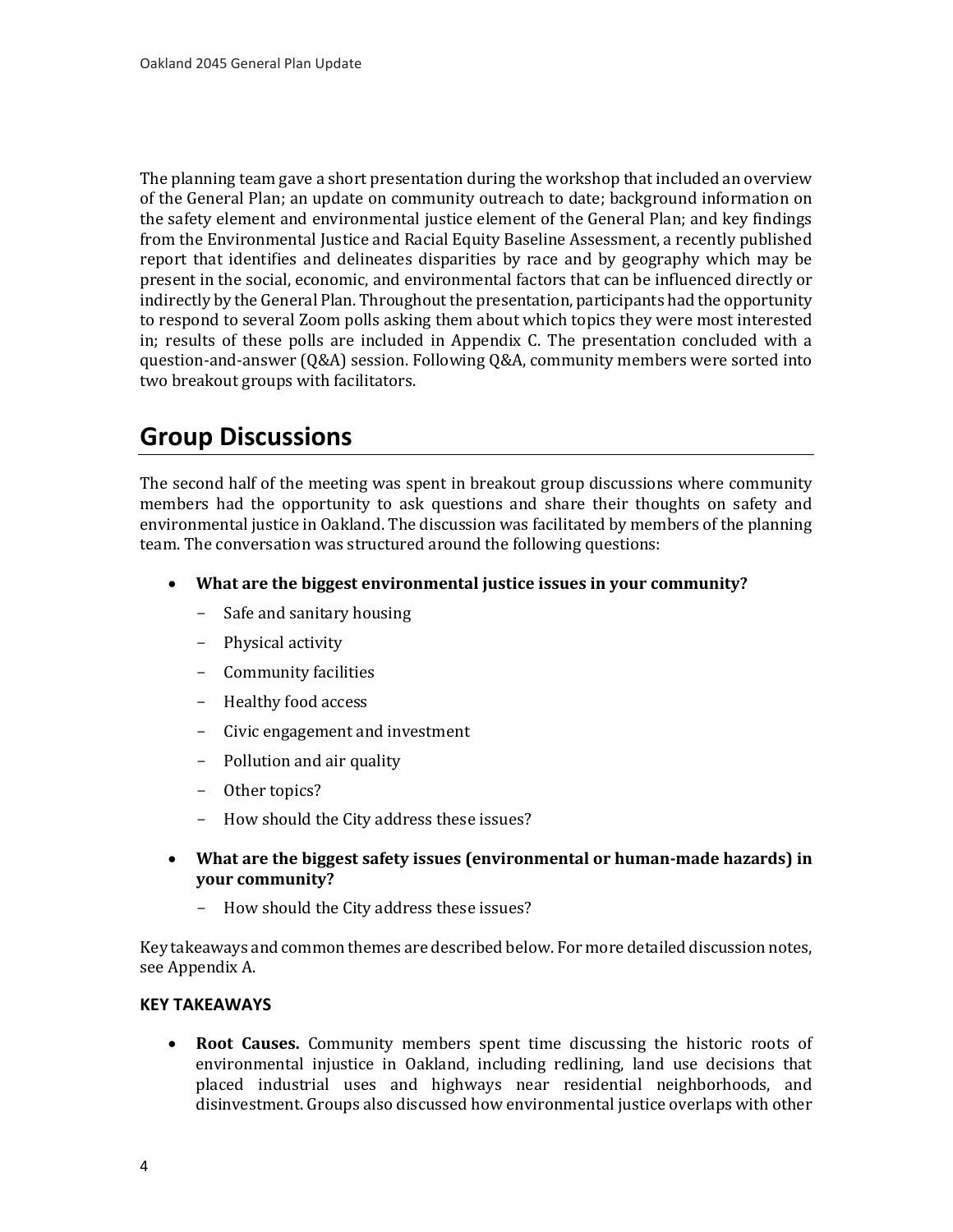issues, including housing affordability, income disparities, safety, and gender dynamics. Participants were interested in establishing a vision for what makes a healthy and vibrant neighborhood in 2045, as well as discussing how the City can meet existing needs in 2022.

- **Illegal Dumping.** Illegal dumping was a primary concern for many participants, as trash has negative health and quality of life impacts. Some participants were interested in seeing an equity analysis of response times to 311 requests across neighborhoods. Illegal dumping occurs regularly and community members would like to see higher rates of code enforcement.
- **Housing.** Participants discussed housing quality, displacement, homelessness, and housing affordability. Gentrification was a major concern for many participants. Some Oakland neighborhoods have suffered from environmental burdens for decades, but participants were concerned that remediation/improvements could spur displacement such that environmental justice communities would not be able to stay and enjoy the benefits of cleaner air, land, and water. Relatedly, some participants felt strongly about ensuring that affordable housing gets built in high resource areas. Some participants felt that adopting a "housing is a human right" approach could help to ensure that all Oakland residents have a right to safe and sanitary housing; other suggestions included stronger tenant protections, taking housing off the speculative market, and setting an example in where the City permits new housing (e.g., not building new housing in dangerous or polluted areas).
- **Parks Access.** Access to nature and parks is unevenly distributed across the City. Participants expressed that it is very important that the environmental justice element include policies and actions that address park accessibility (both in terms of mobility and design), promote physical activity, and increase tree canopy coverage.
- **Emergency Response.** Some participants were interested in ensuring equitable emergency response – how would vulnerable community members be informed and evacuated, particularly unhoused community members, in the event of an emergency? A representative from the City's Department of Emergency Management Services shared about the ongoing effort to update Oakland's Emergency Operations Plan. Some participants at the Town Hall were members of the City's volunteer CERT and CORE teams; others were invited to join and participate in mock safety exercises, as well as be safety ambassadors in their neighborhoods.
- **Arts and Culture**. Participants were concerned about the ongoing trend of Black and African American residents leaving Oakland over the last twenty years. One of Oakland's defining and beloved characteristics is its racial and ethnic diversity. Participants expressed that it is important to see arts and culture preservation promoted through the General Plan, be it through land use designations, promotion of live/work housing, or other strategies.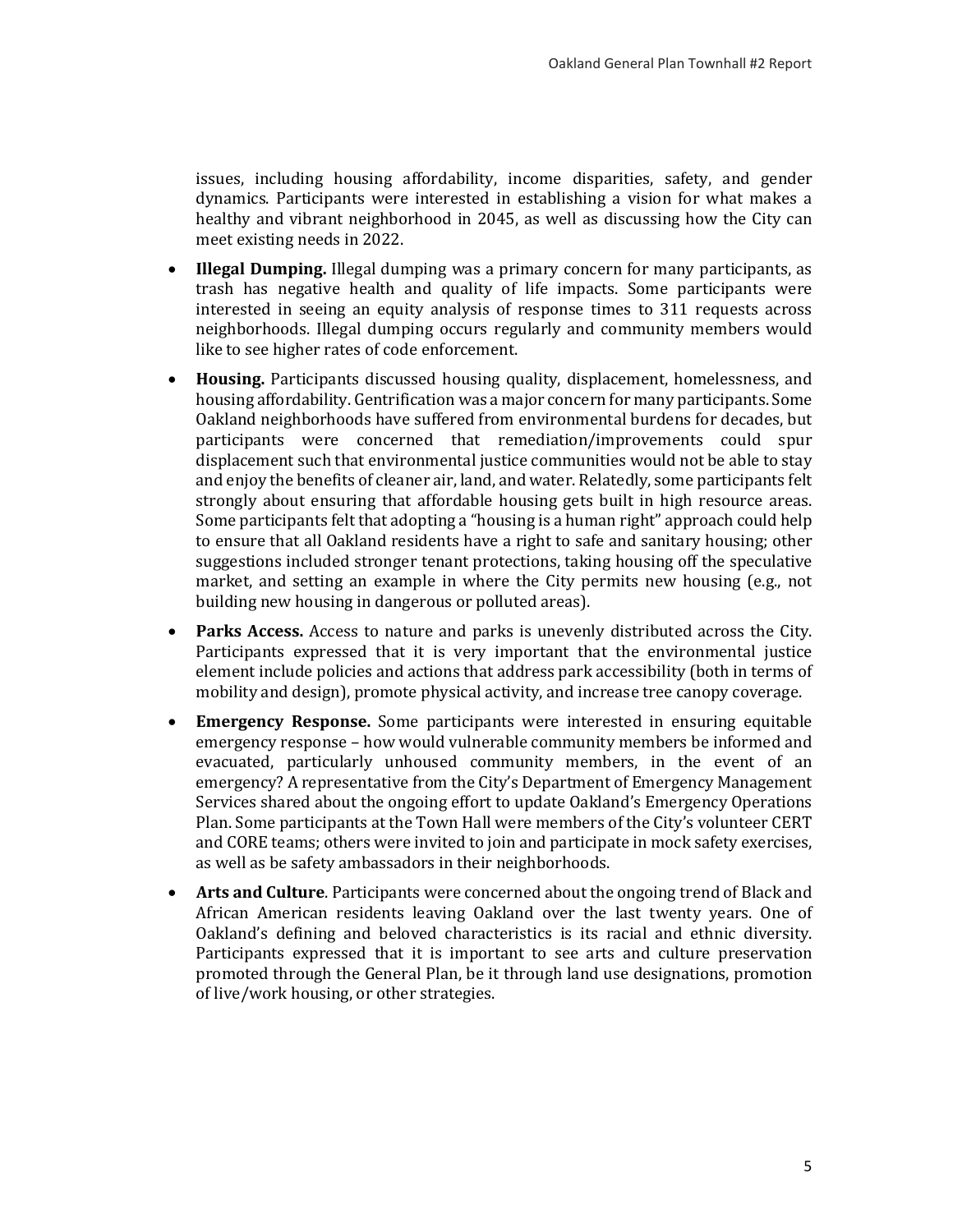### **Appendix A: Group Discussion Facilitator Notes**

#### **GROUP 1**

- Participant 1- Eastlake, clinton.
- Participant 2- live in harry oak, Harrison and Oakland near 21st st. mix of owners and renter. Diversity
- Participant 3- Glenview
- Participant 4- retired architect, deeply involved in community issues, advocate for homelessness and affordable housing- park lake shore district. Views ot lake and downtown. Love its variety, access to everywhere in the city. And great views of lake.
- Participant 5- Shady 80s- people still here and fighting for reparations.
- Participant 6- deep east Oakland, close to parks.
- Participant 7- east Oakland, 77th ave. since 2011. Resource availability, quality of life frustrations.
- Participant 8- WOEIP, air quality in west Oakland.
- Participant 9- deep east Oakland

Participant 1- Environ justice issues- pollution, air and ground, are huge in west Oakland. Air pollution , trucks that aren't allowed in 580, lead and ground in east Oakland. Emilys house in west Oakland- landlord wanted us to fix up the backyard- had plans to grow a vegetable garden, and we couldn't do that without remediation. Biggest issue for me, in terms of solutions- if gentrification, there will be nothing that helps low income people. Pushing out people that are bad. Won't be equity- as long as we have land value situation, EJ wont be for the people who need it. Find way for people to stay in their homes so they can enjoy their communities.

If you raise rents to get tenant out, huge incentive to keep housing dilapidated. So bound up in tenant protections an gentrification. Hollow victory to clean up.

Participant 4- since about 2000, Oakland's black population has decreased by 40%. Falling rapidly. Don't know that general plan can even speak to this. Has to be some way- people who had to leave Oakland were pushed out. Have to hear slogan- housing is human right. Berkely toying with that as slogan. If housing is human right, it means housing should not be subject to vagaries of financial market. Make sure housing is an accommodation of people's income and ability to pay. Right to decent safe and sanitary house. Removing housing from speculative market, get rid of costa Hawkins. Has to be a better handle on how to keep cost of housing stable.

Highlight- confluence of environmental impacts and injustices endured forever. Something that has to be addressed in this updated plan. Industrialization- could have heavy industrial activity and residences comingled, recognize health and quality of life impacts. Not something they wanted to live. Deep health implications of living adjacent to heavy industrial activity. 18-wheelers going to big trucking facility on residential block. Industrial foundry- o problem to address carcinogens in the air. State might be getting serious about this. Cannabis cultivators, running semis in backyard. Plan has to acknowledge where we're at. We know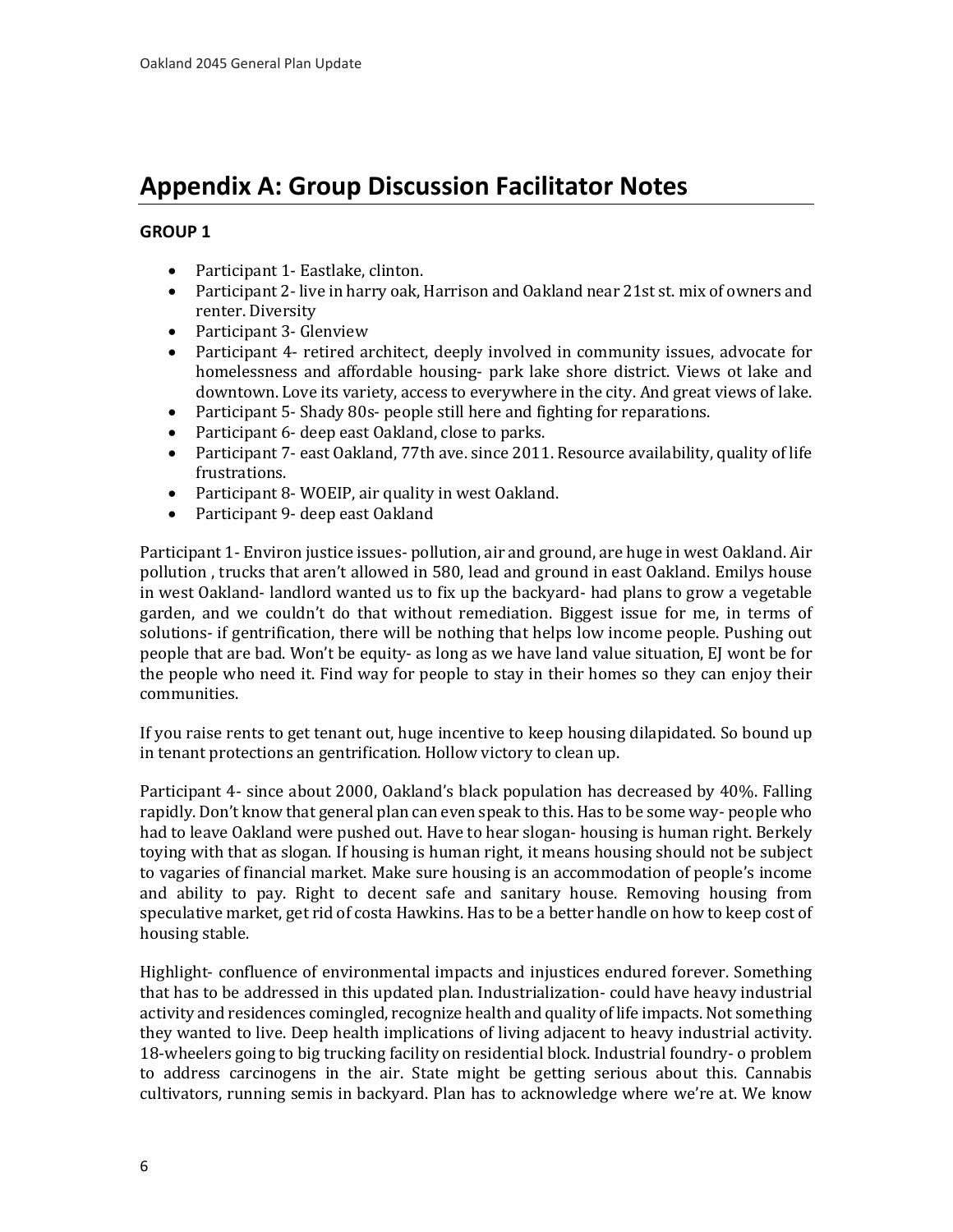about legacy. People getting throat and lung cancer- not little things, not random, by design. Updated design really authentically engage.

Comment or question- how is general plan addressing permits coming up for renewal- that's a huge issue- deeply ingrained businesses and mixed use zoning neighborhoods that would often get permits rubberstamped. If state was requiring better mitigation. Little cumulative impact considerations that go into permitting or renewals business that attract a lot of trucks. Cumulative impacts- consider that. They serve areas outside.

Participant 2- start with City problems- port of Oakland, allowing trucks to pollute, airport that wants to expand and do environmentally bad thing, glass factory being sold, amazon going in there. If city would take care of some of its own responsibilities, that would at least set an example- why is city saying its ok to build 3000 units of luxury housing at Howard in liquefaction zone, in inundation, pollution zone. Doesn't make any sense. Start, not by blaming people, but take care of own business.

Big money will weigh in before money hits the road. Hard for truth and right to win out over real estate companies. Resolve to do that- convince people to go along with something radical.

Everything is tied to displacement. Without taking housing off the speculative market. Being in a wild space, nature, importance of that. One thing that's inequitable- nature park, wild spaces with trees. Accessibility. Physical activity. People who want to give land to develop housing.

#### **Summary:**

How displacement is tied to everything, how important it is that people can remain- black population has decreased in shocking numbers- how do we keep diversity that so many people love. Improving places won't help if people can't live here. How production of housing for very low and low incomes is so important. Tied to housing quality and maintenance. Slogan- housing is a human right.

Pollution and truck traffic, deep seated health issues related to industrialization and housing close to to industrialized areas.

Addressing cumulative air impacts- cannabis growers, industrial buildings overconcentrating.

Being surrounded by nature and access to parks.

Deep health impacts that have happening forever

Address problems in Oaklands own city- take care of its own to set an example, but concerns about monied interests stopping progress.

Pollution, dumping in east Oakland. How neighborhoods are served with services.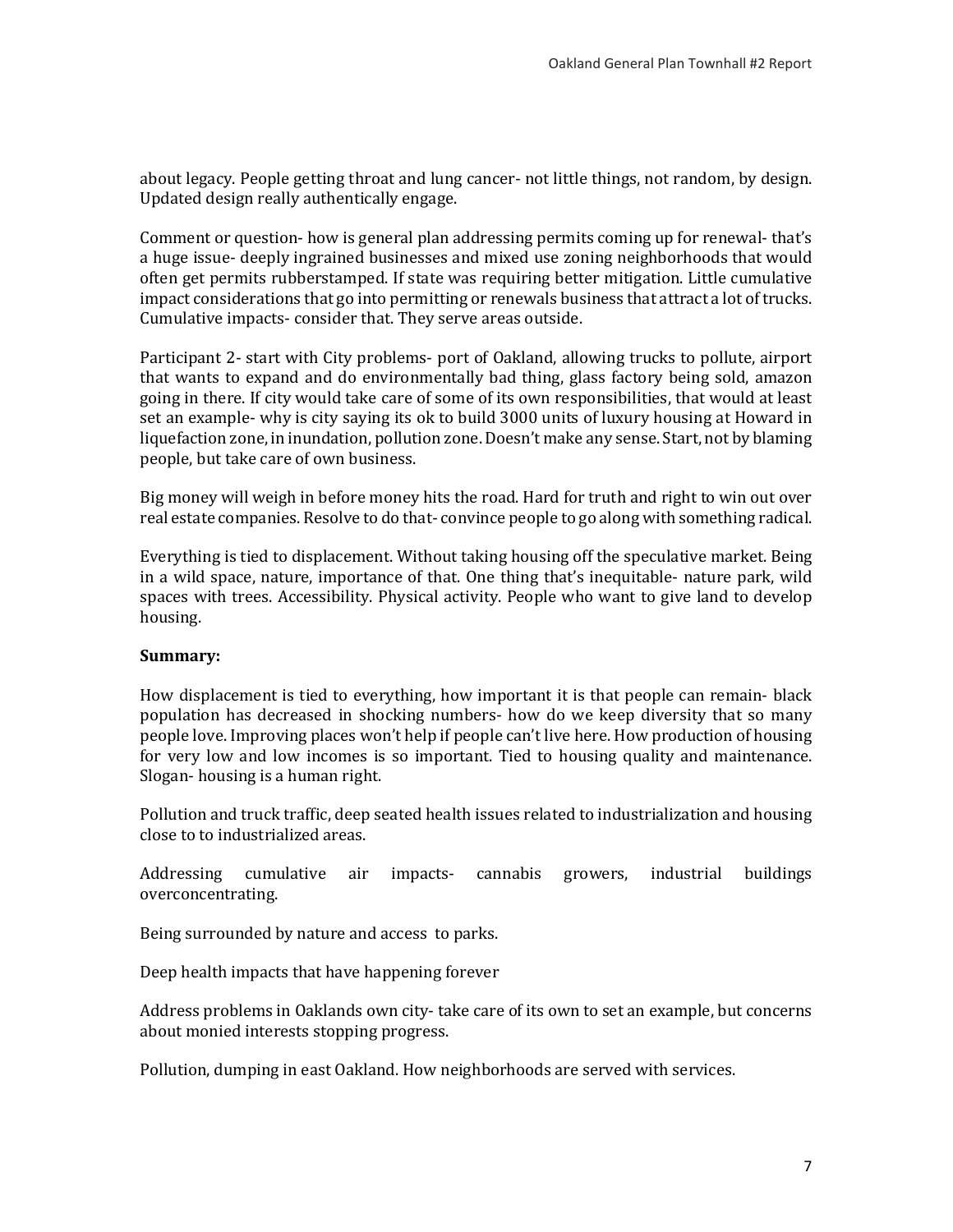Deep community engagement and getting them to the table- more transparency around opportunities for that. Needs to be community leaders driving these solutions.

Concrete action steps

#### **GROUP 2**

Participant 1 – Jingletown, senior, retired with mobility issues. Artist and a writer. Dumping --- prostitution and trafficking and how it impacts the built environment. Neighborhood associations are asked to do a lot, with not a lot of help. I'd like the city

Participant 2 – Very concerned about illegal dumping. I'd like to understand what is the update on staff hired to manage illegal dumping. Getting the trash under control. There were 6 full-time employers. Where are we.

Participant 3– Resided in Oakland for 20 years. Grew up in Oakland. Illegal dumping; the lighting situation – used to live in East Oakland. Homeless encampments were a big concern. Homelessness and illegal dumping.

Participant 4 – Issues that speak the most to me are access to City

Participant 5 – Brooklyn fire station. Illegal dumping issues are big – trash cans would be helpful. There are no public trash cans. Elected official in previous county. Hazard mitigation plan recently finished.

Participant 6 – interested in connections of EJ and housing. Redlined areas are affordable/toxins. Underlying issues of income, safety, gender dynamics.

Participant 7 – land use policy and housing and impacts on housing. What is the rationale that we're not building more affordable housing in areas that are high resource? Connection between redlining and polluted environments.

Participant 8 – Lockwood. City employee. Neighborhood messenger. Illegal dumping. Safety. Overpricing of homes.

Participant 9 – Crocker highlights lakeshore homes. Housing and earthquake.

Participant 10 – Worked for City for 17 years. Housing crisis.

Participant 2: Illegal Dumping is a big issue in many neighborhoods in Oakland. Particularly the flatlands.

311 is effective, but getting the word out – door to door outreach, showing the resource available.

Timing is an issue – it seems to take a week or two that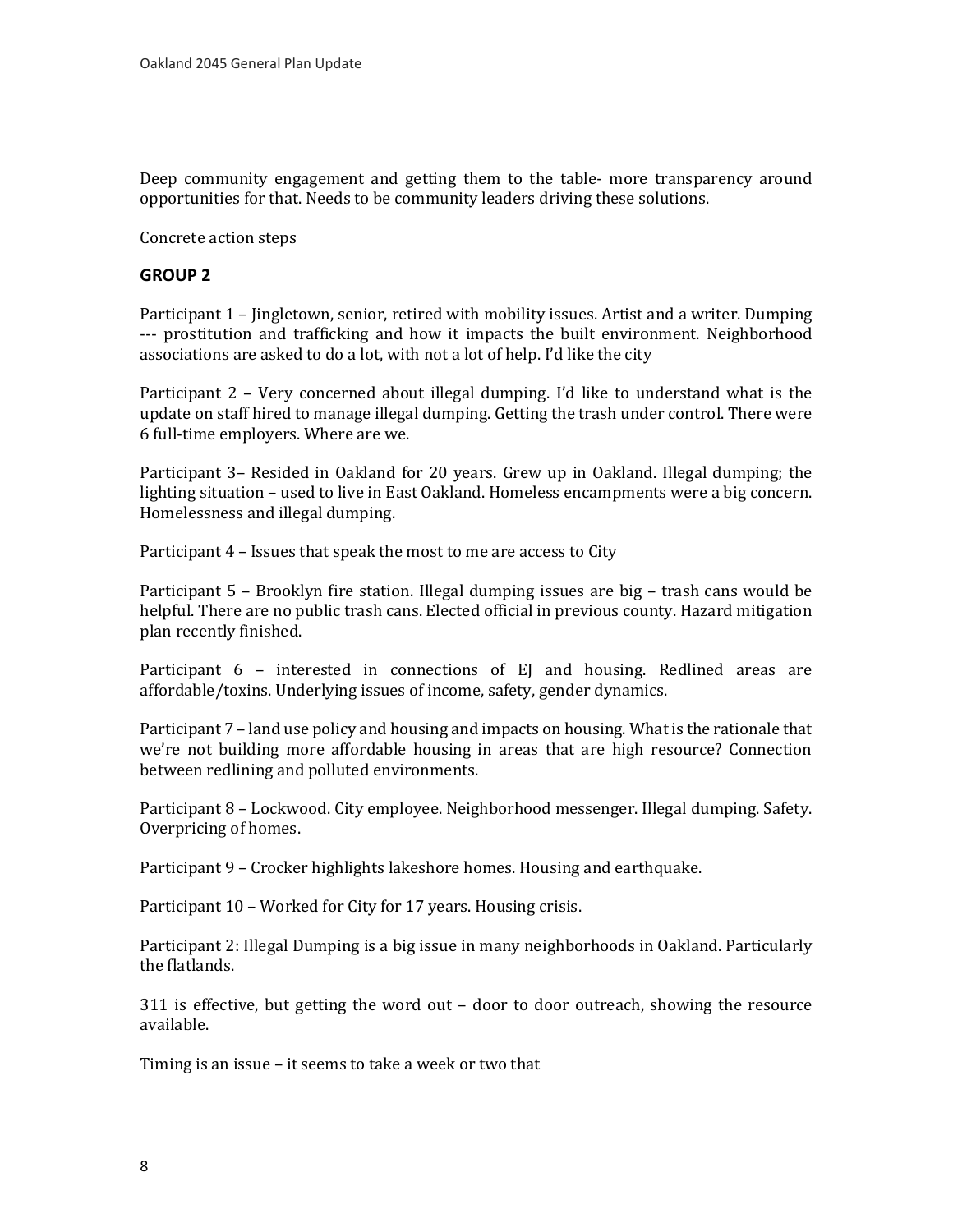Participant 1: it takes multiple 311 posts, if something gets picked up in a week – abandoned cars are most egregious situation. Are the departments able to handle the capacity of 311 calls.

Participant 5: This is a 25-year plan; it's difficult right now to

Participant 7: It's difficult to think ahead. What is the long-term planning to deal with influx of individuals. Provide the basic. We need more mechanism in place to ensure accountability. Removing blight. Define metrics. See click.

Participant 8: is 311 responses equitable? Is the response time equitable?

CORE and CERT are good tools to get into the neighborhood. Location-based. Community Emergency Response Team are.

### **Appendix B: Zoom Chat**

18:11:51 From \*Rajeev Bhatia, Dyett & Bhatia to Everyone:

To those just joining, please select language (including English) from the globe icon at the bottom right.

18:12:33 From Emily Wheeler to Everyone:

We already have more than enough market-rate / luxury housing, we don't need housing at all income levels — we need affordable housing.

18:12:53 From Naomi Schiff to Everyone:

What Emily said!

18:13:39 From Esther Goolsby to Everyone:

We need more in east oakland.. deeper in the east!

18:13:52 From Yik Fai - Cantonese Interpreter to Everyone:

剛剛加入會議的朋友可以利用工具列上的地球圖示選取即時口譯服務。

18:14:15 From Emily Wheeler to Everyone:

If you're talking about tenant protections you should engage the Oakland Tenants Union.

18:14:18 From Shamar Theus to Everyone: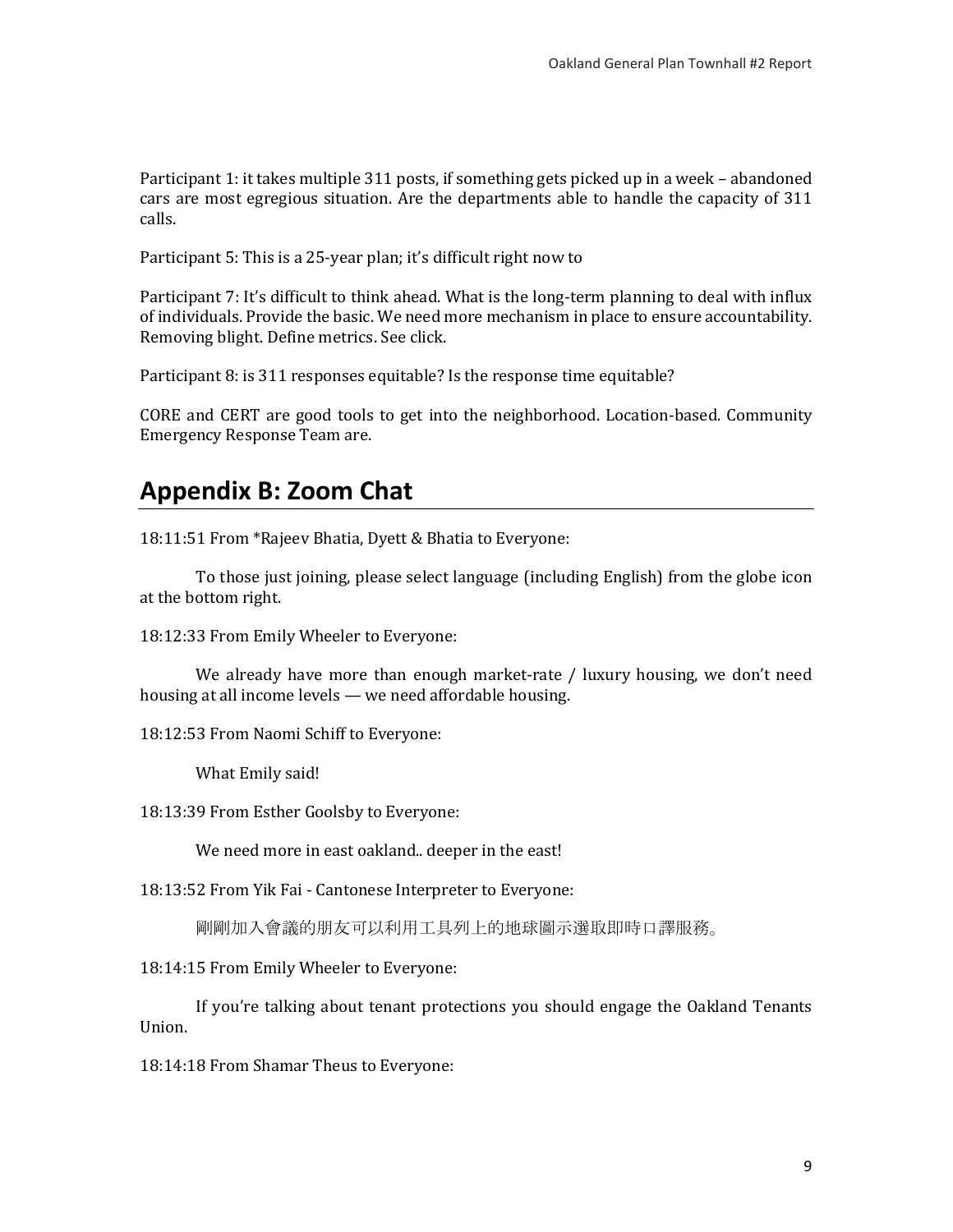Yeah, what Esther said, and the email invitations should come with more than three hours notice...  $\bullet$ 

18:16:23 From Esther Goolsby to Everyone:

How much of community's input is really going to be included in the plan? Will it look like the redistricting process?

18:22:23 From jacque larrainzar to Everyone:

thank you for including indigenous peoples.

18:23:03 From Esther Goolsby to Everyone:

Black Americans are disappearing from everywhere!

18:25:28 From jacque larrainzar to Everyone:

El reporte fue publicado en el 2018 se llama le reporte de incides de equidad racial de Oakland. El department to equidad racial esta trabajando en la actulaizacion del este reporte. El nuevo reporte estara listo a finales del 2022.

18:25:48 From \*Khalilha Haynes, City of Oakland to Everyone:

The Environmental Justice and Racial Equity Baseline can be found here : https://www.oaklandca.gov/topics/oakland-2045-general-plan-project-documents

18:32:48 From Naomi Schiff to Everyone:

The light yellow is nearly invisible on the food map.

18:34:43 From \*Diana Perez-Domencich to Everyone:

@Naomi. Thank you for your feedback. It's helpful for us to know things we can do to improve the readability of maps and data.

18:35:09 From Gina Bugiada to Everyone:

Thank you! !

18:35:54 From Naomi Schiff to Everyone:

These polls are not ever nuanced enough to be of much use.

18:36:38 From jacque larrainzar to Everyone:

podriamos poner la opcion que es mas importante para nosotros en el chat si no podemos marcarla en al compu?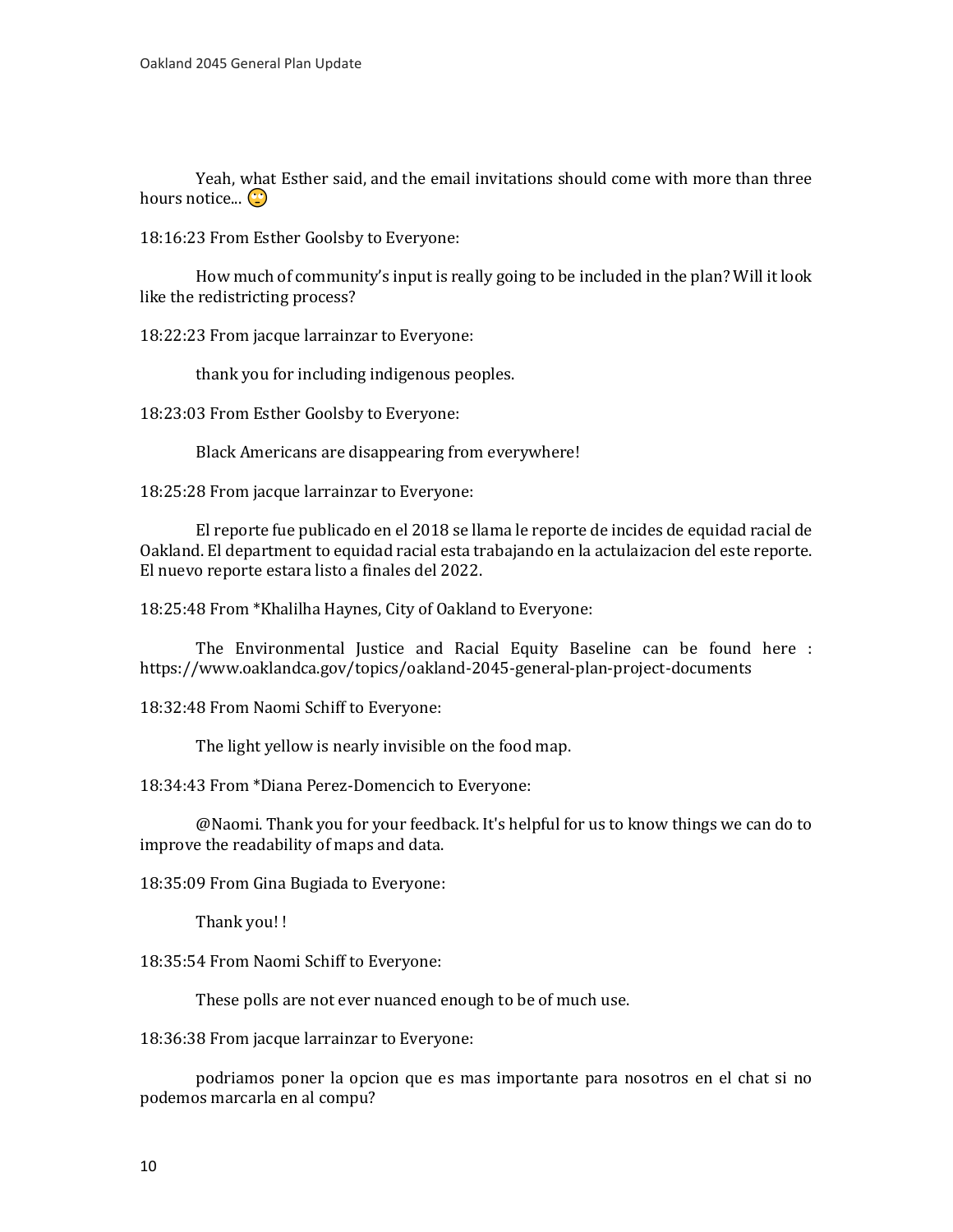18:36:44 From Ilm Ilm to Everyone:

the polls do not give multiple options

18:36:45 From Chris Norman to Everyone:

Would love to see an option to select multiple in the future. These issues are all interconnected and it may not be helpful to only select one.

18:37:11 From Emily Wheeler to Everyone:

Hear hear

18:38:17 From \*Diana Perez-Domencich to Everyone:

Thank you Chris for the feedback. We'll take that into account for the next townhall meeting.

18:38:26 From Clara - Spanish Interpreter to Everyone:

Si, puede poner su opción en el chat.

18:41:03 From Naomi Schiff to Everyone:

What is the URL for the hazard map on city website?

18:41:16 From Ilm Ilm to Everyone:

will you share your slides?

18:41:40 From Emily Wheeler to Everyone:

Lol ALL OF THEM

18:41:46 From Olga Crowe to Everyone:

City of Oakland Local Hazard Story Map: https://oakgis.maps.arcgis.com/apps/MapSeries/index.html?appid=f84855cfff9b464c94aa 6fc44bd660c3

18:42:07 From \*Diana Perez-Domencich to Everyone:

Yes, we will post all materials (including the presentation slides) on the City's General Plan Update Website.

18:42:52 From Naomi Schiff to Everyone: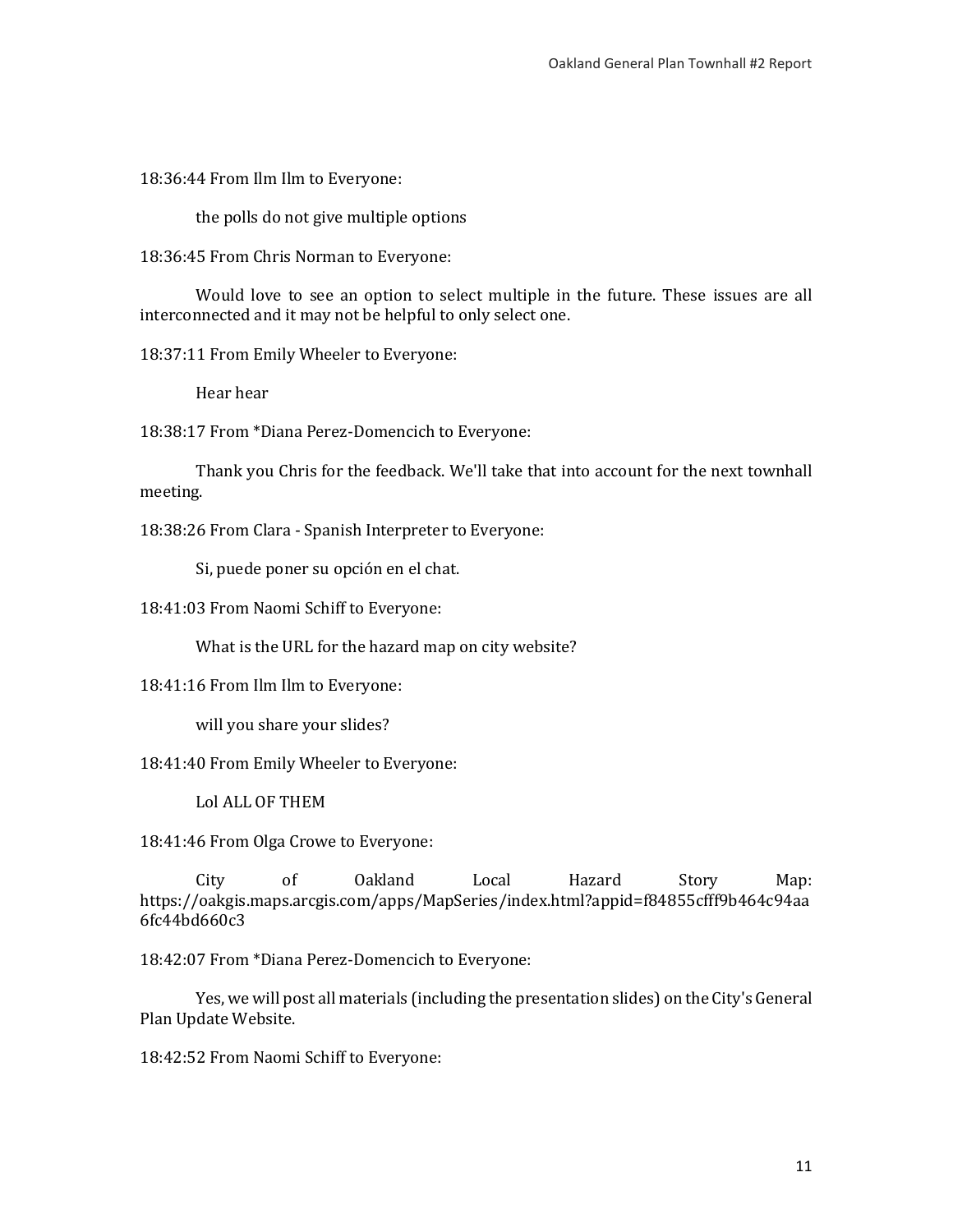All of the hazards, and earthquakes cause fires and blockage of escape routes, as well as potentially cutting access across or under freeways. Liquefaction means bay-edge developments may not have access to mainland.

18:43:20 From \*Diana Perez-Domencich to Everyone:

The recordings and presentation slides will be posted here: https://www.oaklandca.gov/topics/meetings-and-events

18:43:27 From Ilm Ilm to Everyone:

how will these polls be used

18:44:29 From liana molina to Everyone:

Is the housing element the housing piece of the general plan, and the 2021 safety plan, the safety piece & EJ piece?

18:44:42 From Naomi Schiff to Everyone:

Your poll result is blocking names of participants.

18:45:19 From \*Hazel O'Neil, Dyett & Bhatia to Everyone:

You may have to manually close out of the poll results - there is an exit button in the top right corner

18:46:11 From \*Khalilha Haynes, City of Oakland to Everyone:

Hi Liana, the Housing Element is one piece of the General Plan. So are the EJ Element and the Safety Element.

18:46:39 From \*Khalilha Haynes, City of Oakland to Everyone:

The Safety Element will build on the recently completed local hazards mitigation plan.

18:47:03 From Esther Goolsby to Everyone:

Community have brought so much to the city so many times and the final would not include what community said.

18:47:14 From Naomi Schiff to Everyone:

Yes, Esther is right.

18:47:16 From Olga Crowe to Everyone: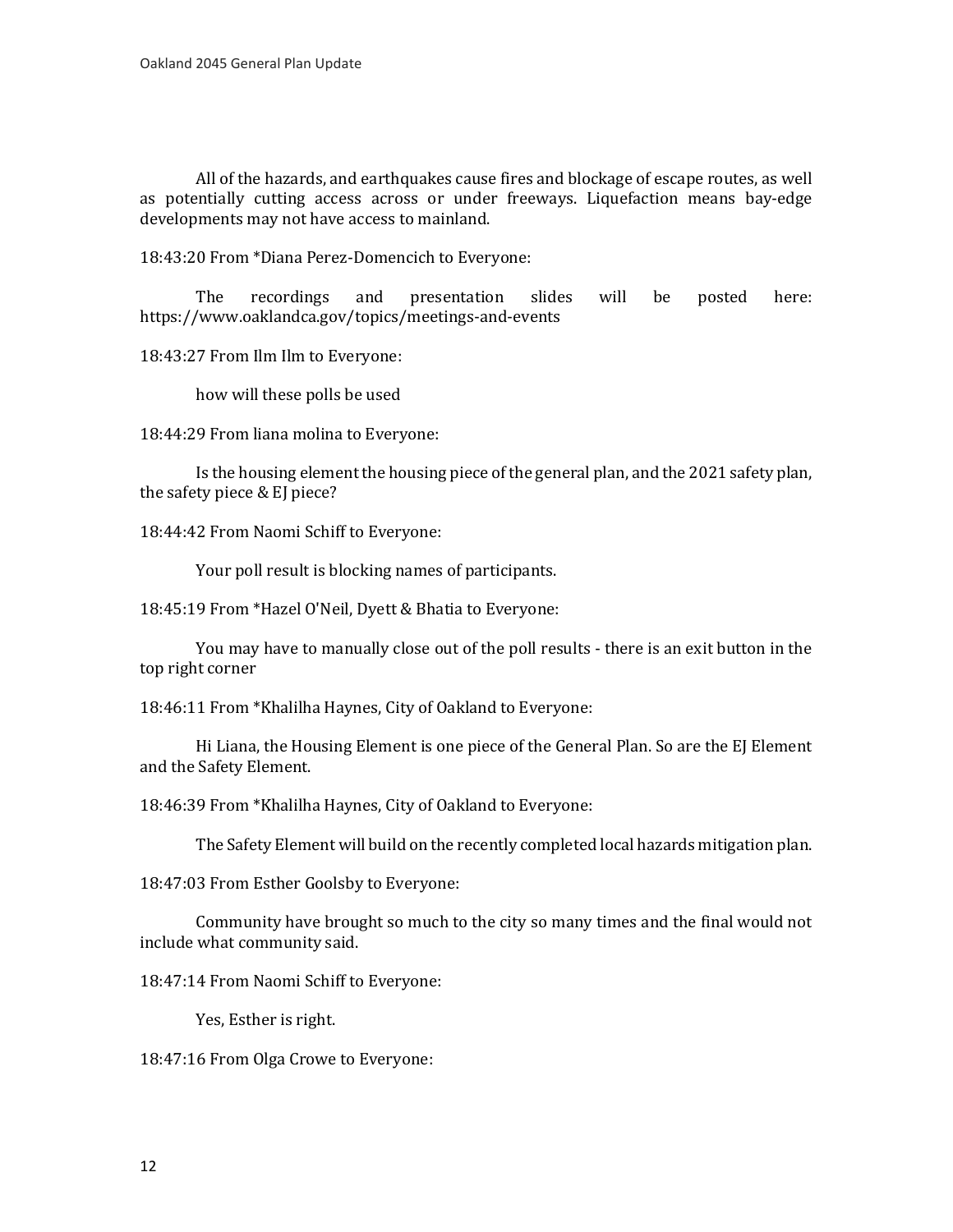Local Hazard Mitigation Plan can be found here: https://www.oaklandca.gov/topics/2021-local-hazard-mitigation-plan

18:47:17 From James E Vann to Everyone:

When the Plan and its varfi0us metrics are ad0pted, is there c0ntinu0us m0nit0ring t0 track h0w the desired metrics are being achieved 0r n0t ?

18:48:19 From Olga Crowe to Everyone:

Oakland Emergency Operations Plan can be found here: https://www.oaklandca.gov/topics/2021-eop-update

18:50:31 From Mi Kyung Lew to Everyone:

How/when will groundtruthing take place as I don't know that the attendees tonight are necessarily representative of the various communities that were highlighted in the presentation?

18:50:39 From Naomi Schiff to Everyone:

Even when we had terrible smoky air there was no fast effort to get masks to unhoused people. It happened at the end of the week and we couldn't even reach anyone to help. Finally one County employee helped volunteers,

18:51:15 From \*Diana Perez-Domencich to Everyone:

@James, that is an excellent question. An important piece of the 2045 General Plan Update includes a Racial Equity Impact Analysis (REIA). The role of the REIA is to help us identify which policies/objectives will move the needle on closing racial inequities. It will also help us monitor and measure the impact of implementation.

18:55:10 From Olga Crowe to Everyone:

Oakland CORE webpage: https://www.oaklandca.gov/services/readyoakland

18:56:10 From Amanda Rice to Everyone:

Great question, Bret.

18:56:42 From Naomi Schiff to Everyone:

Agree with Bret's comment. Maybe don't make major decisions based on a faulty map?

18:56:57 From Olga Crowe to Everyone: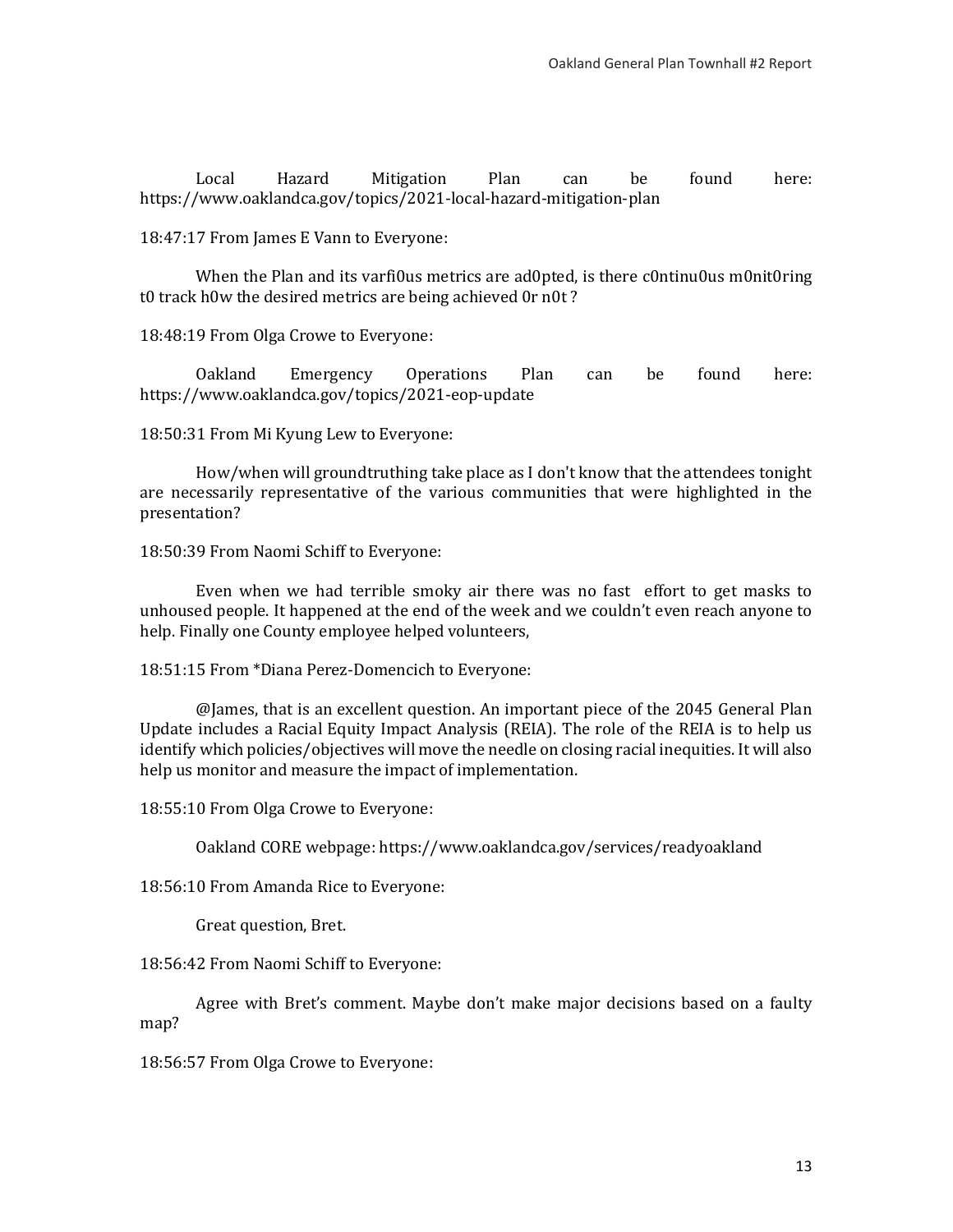@Naomi: - if the air quality is bad, we - the city - open Emergency Respite Centers (ERC) - Cooling and Clean(er) Air Centers

18:57:11 From Nicholas Bradley to Everyone:

Draws into question underlying assumptions of all those maps. Would be good to know more about the model that produced those results.

18:57:21 From Emily Wheeler to Everyone:

@Olga the city's standards of what "bad air quality" is are pretty unacceptably high

18:57:43 From Bret Peterson to Everyone:

Thank you

18:57:49 From \*Audrey Lieberworth to Everyone:

@Bret - https://www.treasurer.ca.gov/ctcac/opportunity/2021-hcdmethodology.pdf

18:57:53 From Olga Crowe to Everyone:

Past info from 2020 - https://www.oaklandca.gov/resources/preparing-respondingto-poor-and-unhealthy-air-quality

18:58:20 From Lalli Flores to Everyone:

Agreed, how can you propose major plans and not understanding the data that you're basing those recommendations on?

18:58:30 From \*Khalilha Haynes, City of Oakland to Everyone:

Hi Mi, the ground truthing process is taking and will continue to take various forms, such as the Equity Working Group made up of community members, convened by our partner Deeply Rooted, outreach at community events and neighborhood meetings, outreach to neighborhood groups, churches, community hubs , etc.

18:58:51 From Olga Crowe to Everyone:

@Naomi - we are constantly working on improving our operating procedures. What air quality level do you believe is acceptable for us to consider Clean(er) Air Centers?

18:58:56 From \*Alison Moore (Dyett & Bhatia) to \*Hazel O'Neil, Dyett & Bhatia(Direct Message):

https://www.treasurer.ca.gov/ctcac/opportunity.asp Here's the TCAC information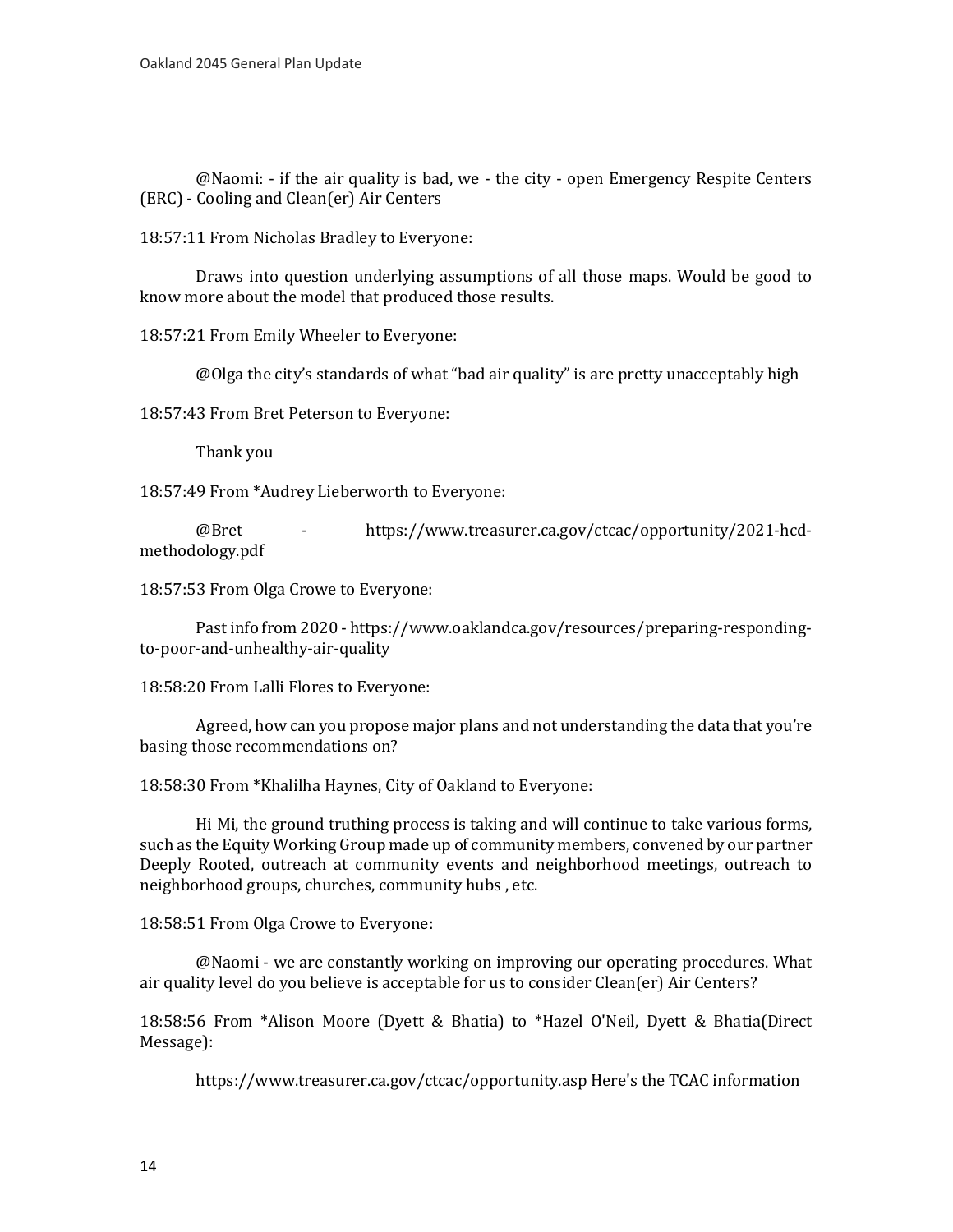18:59:29 From \*Audrey Lieberworth to Everyone:

@Bret - some of the indicators include poverty, adult education, employment, job proximity, median home value, CalEnviroScreen indicators (ex. Pollution indicators), education proficiency, and racial segregation

19:00:00 From Emily Wheeler to Everyone:

It even says there that the trigger for opening centers is 200 but if you consider that most of the unhoused population could be considered sensitive, 100 is more reasonable.

19:00:11 From Emily Wheeler to Everyone:

150 is the absolute maximum

19:00:55 From Naomi Schiff to Everyone:

If people on the radio say stay indoors and close windows, that's a sign that we should mobilize to protect the vulnerable!

19:01:45 From Olga Crowe to Everyone:

@all - please sign up for AC Alert - this is how we, the City, communicate about emergencies and response activities emergencies and response activities https://member.everbridge.net/453003085612570/new

19:02:10 From Ilm Ilm to Everyone:

Deep East Oakland outreach may assisted through Faith-based and Post News Group

19:03:06 From Victor Rubin to Everyone:

Bret makes a great point and I believe the State elsewhere says that good transit access should be a key priority for siting of tax credit affordable housing.

19:03:21 From \*Khalilha Haynes, City of Oakland to Everyone:

For a full list of community events, including summaries from past events, please go to: https://www.oaklandca.gov/topics/meetings-and-events#all-general-plan-events-andmeetings

19:03:53 From Naomi Schiff to Everyone:

There haven't been any downtown specific plan meetings for months. We have never seen any recent draft materials.

19:03:55 From Ilm Ilm to Everyone: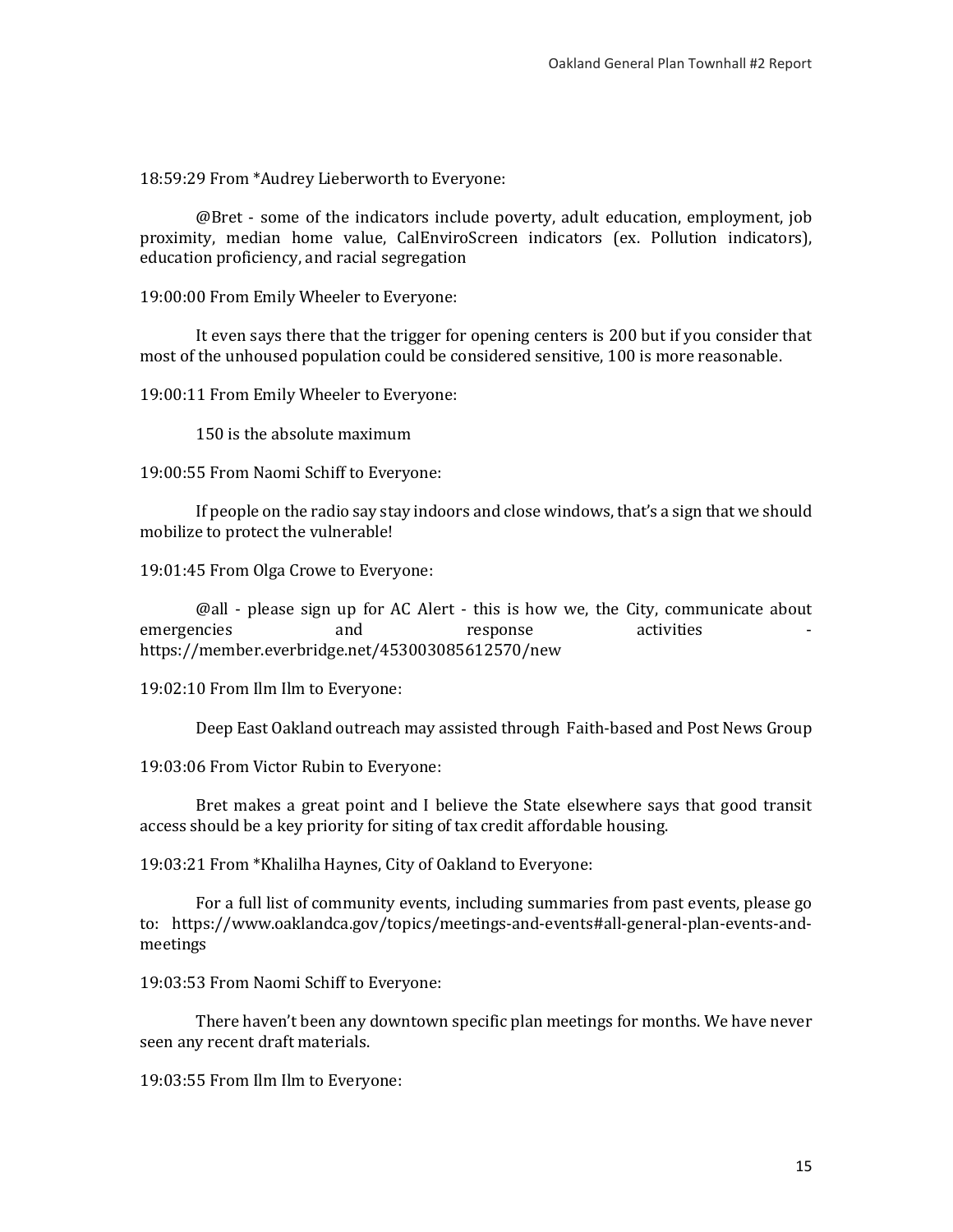Thank you for hosting. would love to stay have another meeting

19:04:00 From \*Alison Moore (Dyett & Bhatia) to \*Hazel O'Neil, Dyett & Bhatia(Direct Message):

Can you unmute victor

19:04:05 From \*Alison Moore (Dyett & Bhatia) to \*Hazel O'Neil, Dyett & Bhatia(Direct Message):

victor rubin after this

19:04:07 From Olga Crowe to Everyone:

@Naomi - all these factors are considered in the decision-making process. And you are right, people who are pre-disaster unsheltered do not like/want to leave their belongings. We work with our Human Services Department and the numerous service providers to find ways to support our most vulnerable

19:04:17 From \*Diana Perez-Domencich to Everyone:

Thank you for being here Iris!

19:04:42 From Naomi Schiff to Everyone:

Marijuana companies are pushing out art studios all over town.

19:07:41 From \*Hazel O'Neil, Dyett & Bhatia to Everyone:

What are the biggest environmental justice issues in your community?

Safe and sanitary housing

Physical activity

Community facilities

Healthy food access

Civic engagement and investment

Pollution and air quality

Other topics?

How should the City address these issues?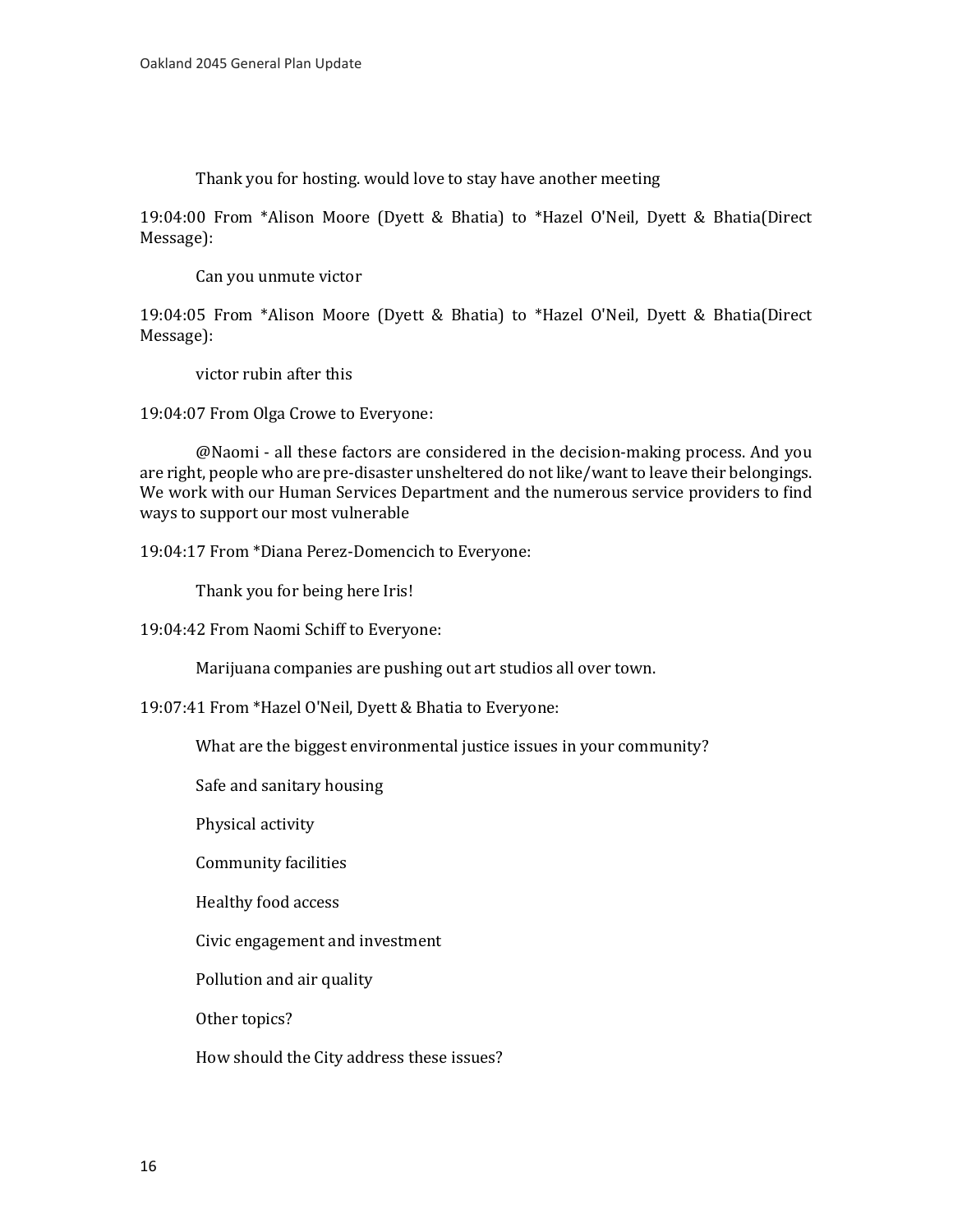What are the biggest safety issues (environmental or human-made hazards) in your community?

How should the City address these issues?

19:47:44 From Debra Chester to Everyone:

Good point James V.

19:49:59 From \*Hazel O'Neil, Dyett & Bhatia to Everyone:

https://www.oaklandca.goc/topics/general-plan-update

19:50:11 From \*Hazel O'Neil, Dyett & Bhatia to Everyone:

Typo sorry - https://www.oaklandca.gov/topics/general-plan-update

19:50:21 From Colin Piethe to Everyone:

Sorry I got here late. I wanted to add a recommendation that the City's housing dept should start a program to buy land and apartment buildings to reserve for permanently affordable housing, whether that be built by community land trusts or non profit developers. Thank you!

19:50:24 From Amanda Rice to Everyone:

Wow. breakout group one knocked it out of the park. hanks you all

19:50:35 From \*Rajeev Bhatia, Dyett & Bhatia to Everyone:

https://www.oaklandca.gov/topics/general-plan-update

19:50:42 From Naomi Schiff to Everyone:

How can this effort counter the overwhelming influence of moneyed interests that want to build expensive residential when what we need is something affordable.

19:50:48 From \*Hazel O'Neil, Dyett & Bhatia to Everyone:

Exit poll surveys -

English - https://forms.gle/4SorUZiepw2td1Tv8 , Cantonese - de/dMWccCYz1iWLxbKz6 https://forms.gle/dMWccCYz1iWLxbKz6 https://forms.gle/e2oCGB8U8sA8Jwq66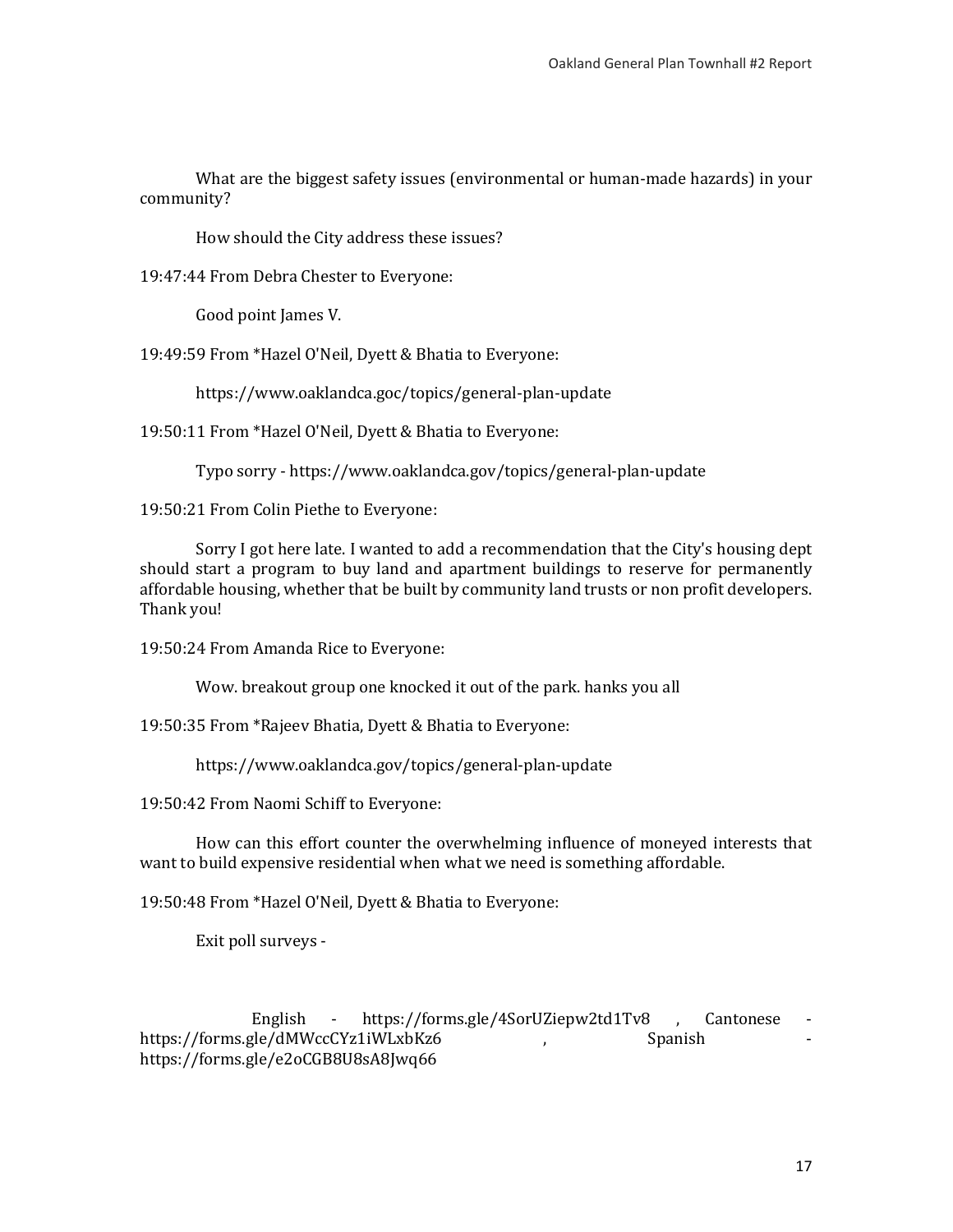#### Oakland Housing Element Post-Workshop Questionnaire

 The General Plan Update for Oakland's 2045 General Plan is a once-in-ageneration opportunity for all Oaklanders to work together to create a visionary blueprint for the future of our City. Once ap...

19:51:01 From \*Hazel O'Neil, Dyett & Bhatia to Everyone:

English - https://forms.gle/4SorUZiepw2td1Tv8 , Cantonese -<br>- /forms.gle/dMWccCYz1iWLxbKz6 , Spanish https://forms.gle/dMWccCYz1iWLxbKz6 , https://forms.gle/e2oCGB8U8sA8Jwq66

19:51:02 From Naomi Schiff to Everyone:

Consider increasing the housing impact fees.

19:51:41 From Debra Chester to Everyone:

thank you

19:51:45 From Shamar Theus to Everyone:

<https://www.oaklandca.gov/topics/general-plan-update>